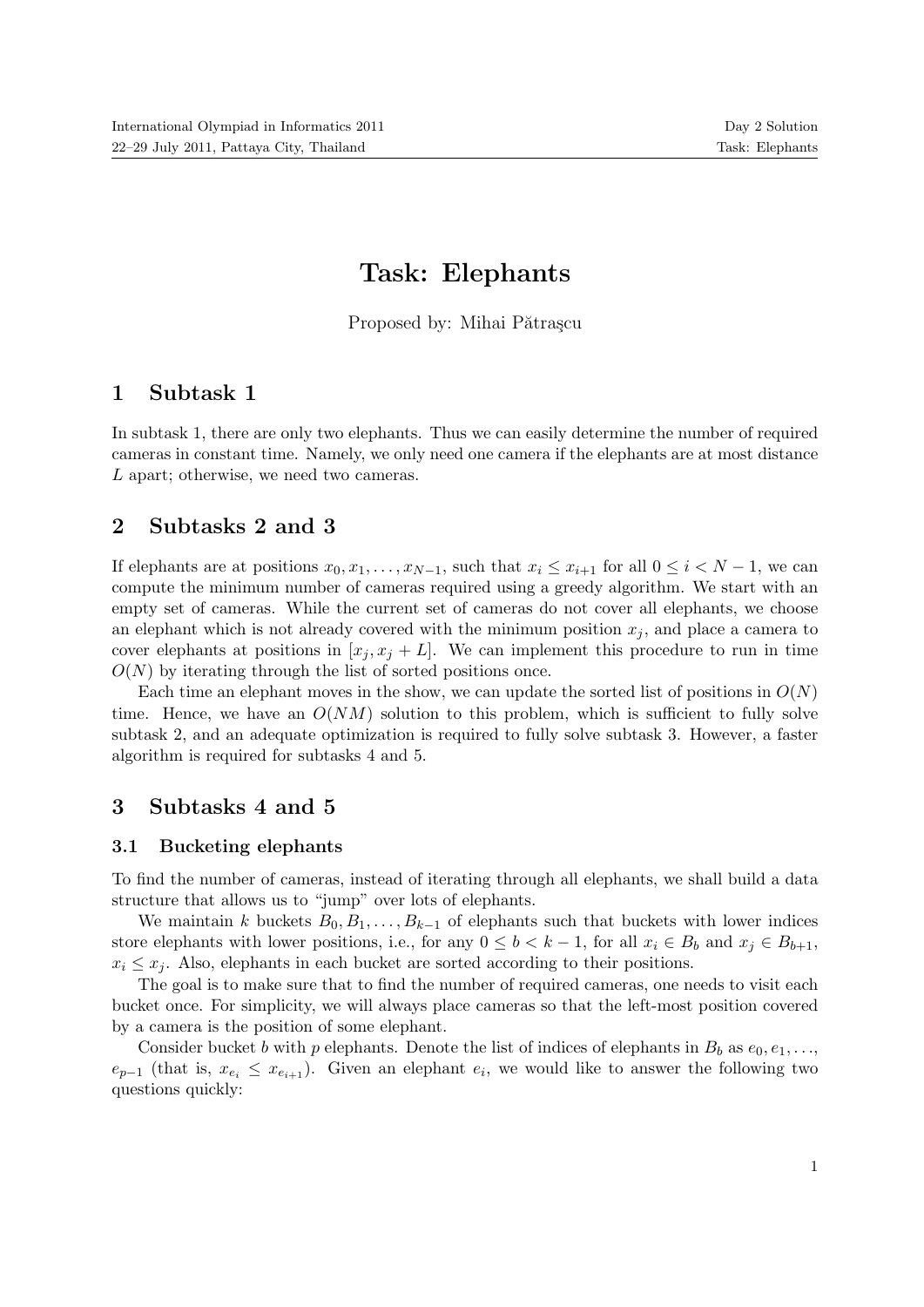- Q1: If we would like to cover all elephants starting from  $e_i$  (i.e., elephants in the set  $\{e_i, e_{i+1}, \ldots, e_{p-1}\}\)$ , how many cameras are needed?
- Q2: What is the highest position that these set of cameras cover?

For elephant e, denote the answer for Q1 for as  $J(e)$  and the answer to Q2 as  $T(e)$ .

If we have these answers for every elephant in every bucket, we can find the number of cameras in time  $O(k \log N)$  as follows.

We start by placing the camera at the first elephant in bucket  $B_0$ , so that the position of this elephant is the left-most position covered by this camera. Now consider placing a camera at elephant e in bucket  $B_i$  in the same fashion. We know that to cover all elephants in  $B_i$ , we have to use  $J(e)$  cameras and these cameras cover positions up to  $T(e)$ . We find the first elephant e' not covered by these cameras in the next bucket  $B_{i+1}$  by binary searching for the elephant in  $B_{i+1}$  whose position is minimum but greater than  $T(e)$ . Then, we start placing the camera at elephant  $e'$  in bucket  $B_{i+1}$ .

We repeat this step until we reach the last bucket. Since each step runs in  $O(\log N)$  time (from binary search), we spend  $O(k \log N)$  time as required.

We can precompute the answers for Q1 and Q2 for elephants in  $B_i$  in  $O(|B_i|)$  time by iterating over each elephant  $e_i$  from  $e_{p-1}$  to  $e_0$  and keeping a pointer to the first elephant outside the range  $x_{e_i} + L$ . For implementation details, please see the appendix.

It is crucial to note that we can process each bucket independent of all other buckets.

#### 3.2 Updating the data structure

When an elephant  $e$  moves, we will have to update two buckets: the current bucket  $B_i$  and the new bucket  $B_i$ . This can be done in time proportional to the current size of the bucket. To find the current bucket of e we can store a pointer from e, but it takes  $O(k)$  to find the new bucket anyway. Therefore, the running time for the update is  $O(k + |B_i| + |B_j|)$ .

Note that the time depends heavily on the size of each bucket. Initially, we would have about  $N/k$  elephants in each bucket, but the number may grow as elephants can move. To keep the size of each bucket bounded above by  $O(N/k)$ , we will rebuild the whole data structure for every  $\lceil N/k \rceil$  updates. The rebuilding takes time  $O(N)$ .

#### 3.3 Choosing the right parameter

We need to handle M updates and answer one question after each of these updates. The total running time is

$$
O(M \cdot k \log N) + O(M \cdot (k + N/k)) + O(M \cdot (N/(N/k))),
$$

where the first term denotes the total query time, the second term denotes the total updating time, and the last term denotes the total rebuilding time.

Choosing  $k = \sqrt{N}$  gives the running time of  $O(M\sqrt{N}\log N)$ , which is sufficient to obtain full marks for this problem. However, an inefficient implementation may not be able to solve subtask 5. For example, using the set data structure in the C++ Standard Template Library can introduce an extra factor of log n to the running time of rebuilding the data structure. This can be avoided by using simple arrays.